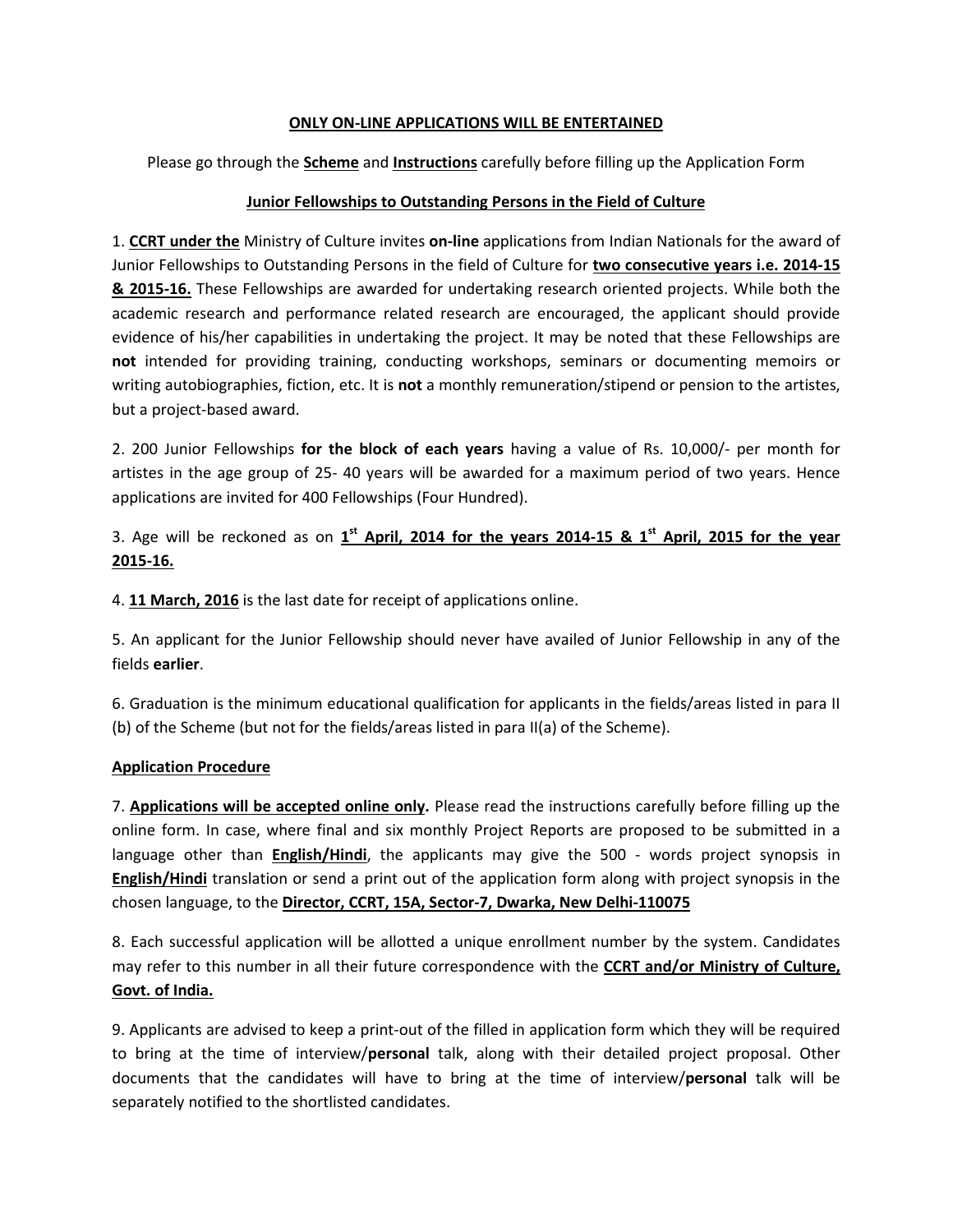- 10. Applicant can access filled/submitted application after login again on CSMS portal
	- i.e http://csms.nic.in.

 Select "Application Status" on Dashboard. Select Scheme and Financial year then Click on search. Application details will be displayed. Click on "Print Application" to print or download submitted application. It may be noted that applicants will not get any further opportunity to edit the details after

closing date of online application.

11. At the time of interview, the shortlisted applicants who are employed must also bring a NOC/Consent Letter from their employer.

12. If the applicants are employed in the Central/State Government Departments/Institutions/ Undertaking/University, etc., they will have to take leave for a period of two years, if selected, for the grant of Fellowship. At the time of interview, they should also submit a written assurance from their Head of the Department/Institution/Undertaking/ University, etc. that in case the Fellowship is sanctioned, the candidate would be granted leave for the duration of the Fellowship. The first instalment of Fellowship amount will be released on production of proof of leave sanctioned, in addition to fulfillment of other conditions as applicable.

13. In case of any technical difficulties in submission of application on-line please contact NIC Cell, M/o Culture through mail at nic-culture@nic.in. In case of any query related to eligibility, etc., please contact Director, CCRT, through email at dir.ccrt@nic.in or on Telephone Number 011- 25309394.

# Selection Procedure & Responsibilities of the Selected Fellows

14. Incomplete applications in any respect will be rejected summarily.

15. An Expert-Committee comprising experts in different fields constituted by the Ministry of Culture, Government of India, will evaluate all the applicants on the basis of their applications and project proposals; and shortlist the most meritorious among them. Shortlisted candidates for Junior Fellowship will be called for an interview/personal talk by the Expert Committee which will select a maximum of 200 candidates for the award of Junior Fellowships, for the block of each year in different fields/areas taken together.

16. The list of shortlisted candidates will be posted on CCRT's website www.ccrtindia.gov.in. & Ministry's website www.indiaculture.nic.in.

17. All the shortlisted candidates will be informed about the date and venue of the interview/personal talk on the email address provided by them in their application. The candidates are required to remember their e-mail, password and Project Title.

18. The names of the candidates finally selected for the award of Junior Fellowship under this Scheme will be posted on this website of the **CCRT & Ministry of Culture** after the selection process is completed and the selection is approved by the Ministry of Culture.